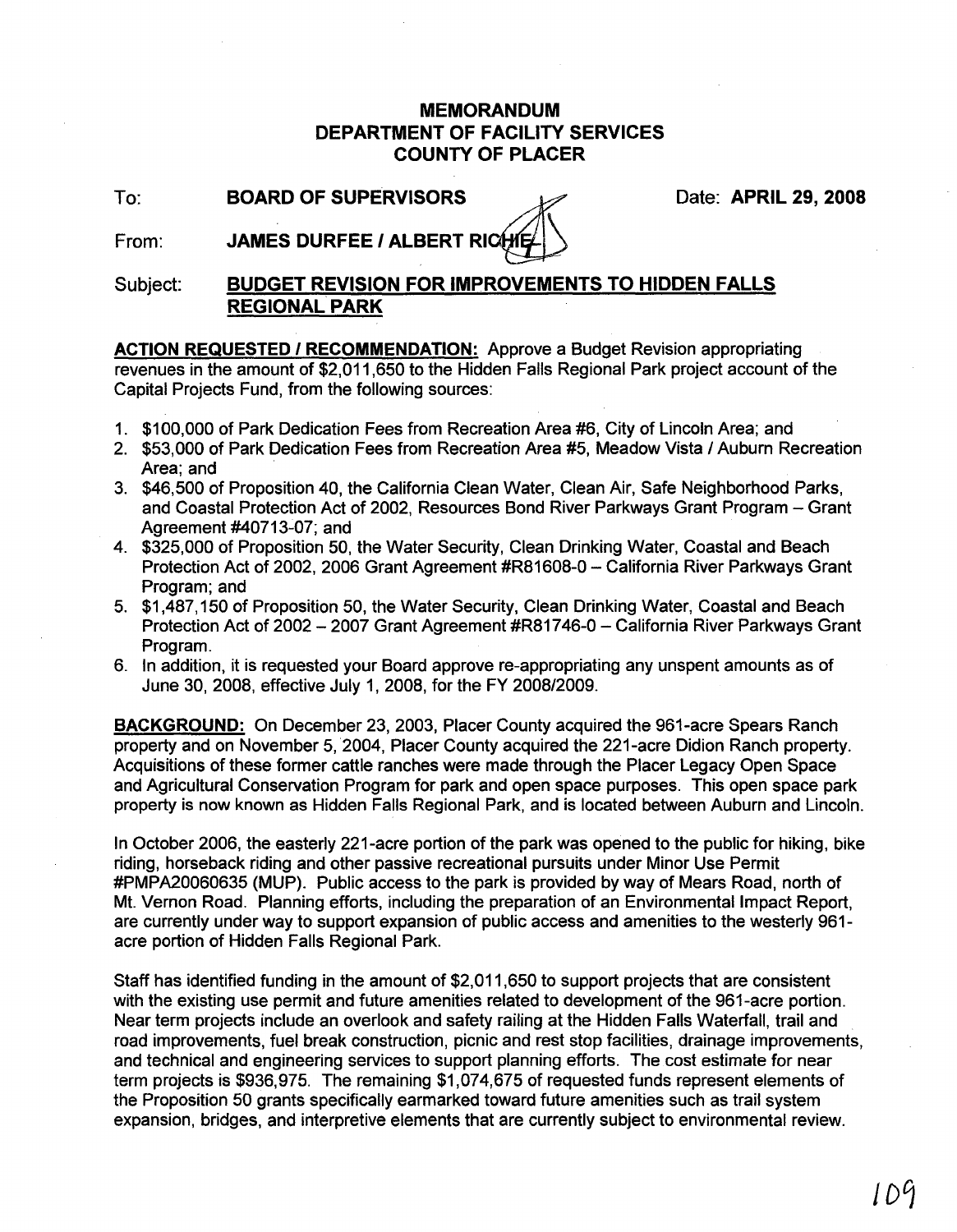None of these projects result in changes to the access points to Hidden Falls Park.

The grants listed above have been awarded to Placer County and have executed agreements with the State in place. In order to begin utilization of the funds, a Budget Revision is required to appropriate the funding to the project account. The success of state and local grant funding to support acquisition and development of the Hidden Falls Park is one of many tangible dividends of the commitment of your Board toward the preservation of natural areas for public enjoyment throughout the County.

On February 19, 2008, the Placer County Parks Commission recommended Park Dedication Fee funding from the two different park fee recreation areas because Hidden Falls Regional Park is heavily used by both the Auburn and Lincoln communities. On September 17, 2007, the Rural Lincoln Municipal Advisory Council recommended that your Board approve the \$100,000 requested by the County Parks Oivision from Recreation Area #6, the Lincoln Recreation Area. On August 14, 2007, staff attended a meeting of the North Auburn Municipal Advisory Council. Although there was not a quorum, those in attendance strongly supported the allocation of \$53,000 of Park Dedication Fees from Recreation Area #5, Meadow Vista / Auburn, for improvements to Hidden Falls Regional Park. Park Dedication Fees are requested to support near term projects. If approved, these Park Dedication Fees will be eligible components of matching funds required to meet the terms of the grant agreements listed above.

**ENVIRONMENTAL CLEARANCE:** A Mitigated Negative Declaration (MND) was prepared and Notice of Determination filed on November 6,2003 for development associated with the 221 acre portion of the project. Near term projects are consistent with the MND and MUP.

All elements of the work proposed with  $2<sup>nd</sup>$  phase funding will be implemented consistent with the Environmental Impact Report currently being prepared. State policy for Proposition 50 grant funding allows the commitment of funding to projects pending environmental review provided that applicable expenditures are consistent with, and not made prior to, an adopted environmental document.

In addition, a Notice of Exemption was filed with the Clerk-Recorder's Office and the State Clearinghouse on November 13, 2007, for specific work related to ongoing land management responsibility throughout the Hidden Falls Park site. This work includes establishment of shaded fuel breaks and perimeter access clearing under the direction of a registered forester and rehabilitation of existing dirt ranch roads.

**FISCAL IMPACT:** The available fund balance in Recreation Area #6, City of Lincoln, is \$164,430. The available fund balance in Recreation Area #5, Meadow Vista I Auburn, is \$345,536. The various State grant funds are reimbursable upon completion of the agreed upon improvements identified in the grant agreements. Approval of this request will not affect the County General Fund.

ATTACHMENT: BUDGET REVISION

JD:AR:JR:DB

CC: COUNTY EXECUTIVE OFFICE THE T:\F\BSMEMO2008\HIDDEN FALLS BUDGET REVISION.DOC